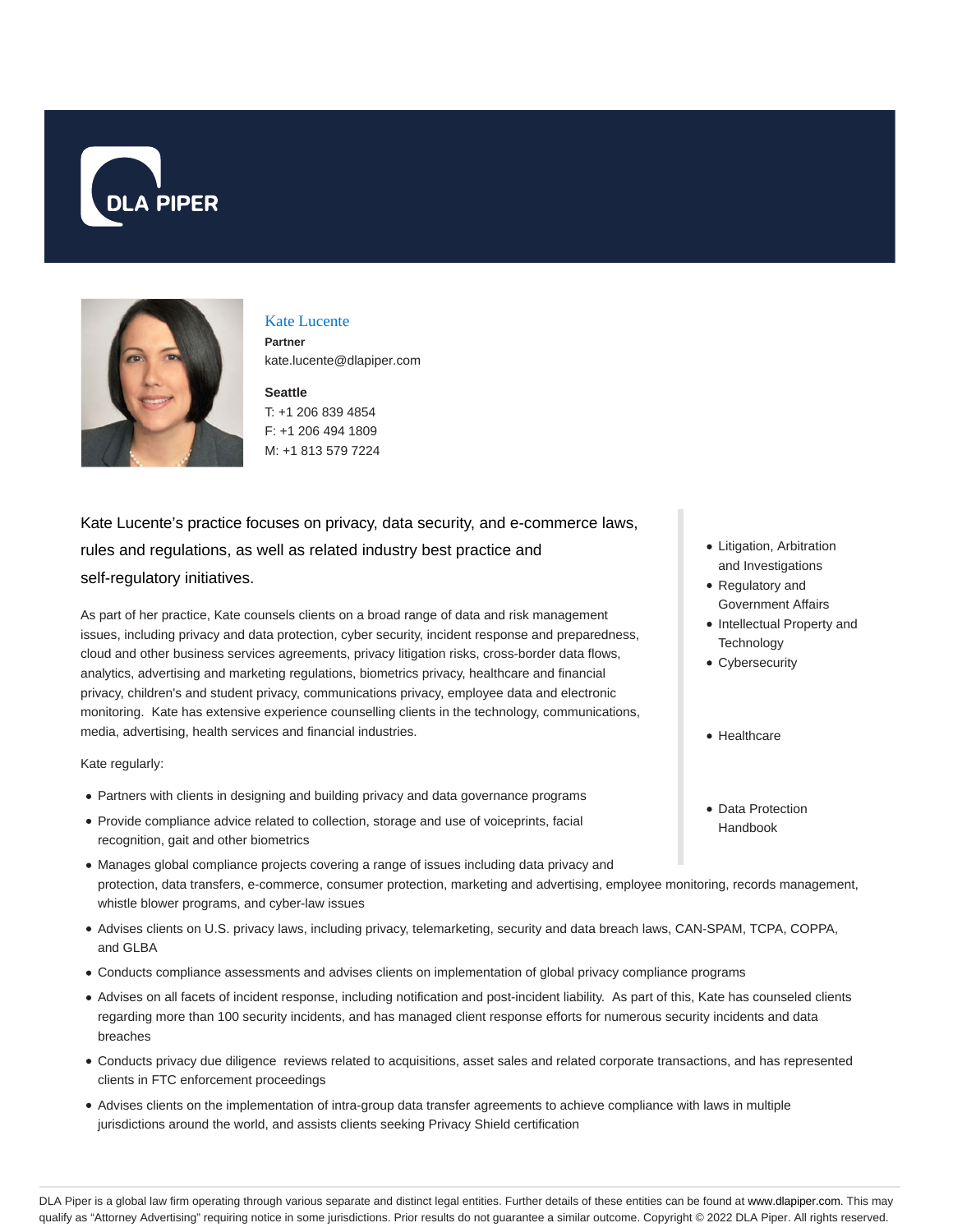- Negotiates privacy and security terms and agreements
- Drafts and advises on the implementation of privacy policies, and internal privacy and security policies and procedures

Kate also represents clients in responding to FTC and other agency proceedings related to privacy and consumer protection issues, and provides policy-related advocacy and guidance to clients regarding proposed privacy and security laws.

In addition to her J.D., Ms. Lucente also holds a M.A. in Mass Communications Law from the University of Florida, where she concentrated her graduate work and thesis on information privacy laws.

Ms. Lucente is also the co-editor (2011 - present) of the DLA Piper Laws of the World Handbook, which provides an overview of data protection laws in more than 90 jurisdictions worldwide.

#### **CREDENTIALS**

### Admissions

- Florida
- Washington

#### Prior Experience

Prior to her legal career, Kate worked for several years in the financial services and communications industries.

### **Recognitions**

• The Legal 500 United States 2021 - Recommended, Media, Technology, and Telecoms Cyber Law (including Data Privacy and Data Protection)

### **Education**

- J.D., University of Florida Levin College of Law
- M.A., Privacy and Mass Communications Law, University of Florida
- B.S., Communications, University of North Florida

### **Courts**

- United States Court of Appeals for the Eleventh Circuit
- United States District Court for the Middle District of Florida
- United States District Court for the Southern District of Florida

#### **Memberships**

- International Association of Privacy Professionals
- Women in Privacy
- American Bar Association

#### INSIGHTS

## **Publications**

**The Crossroads of Biometrics and Privacy – Why It Matters**

DLA Piper is a global law firm operating through various separate and distinct legal entities. Further details of these entities can be found at www.dlapiper.com. This may qualify as "Attorney Advertising" requiring notice in some jurisdictions. Prior results do not guarantee a similar outcome. Copyright © 2022 DLA Piper. All rights reserved.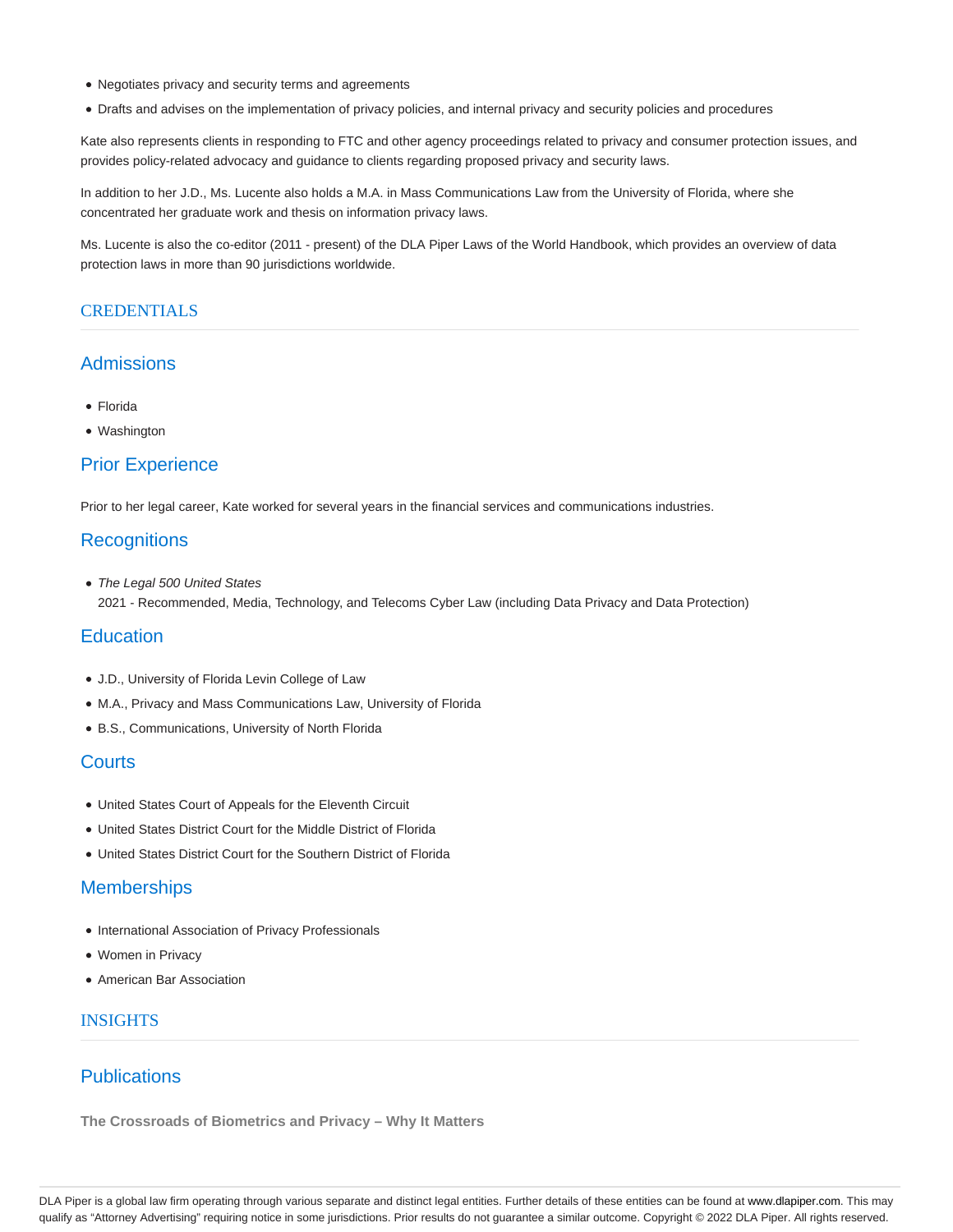**California Attorney General issues non-compliance notices regarding loyalty program requirements under the CCPA**

#### 7 February 2022

The launch of the investigative sweep of businesses offering loyalty programs builds on recent enforcement efforts and signals the AG's latest CCPA enforcement priority.

**2022 – a busy year for privacy legislation has already started**

12 January 2022 Biometric privacy, cybersecurity standards and consumer protection are among the subjects of the bills.

- Co-Editor, "DLA Piper Data Protection Laws of the World Handbook," 2011-present
- "Perspectives: One law firm's take on the new draft CCPA regulations," IAPP, 11 Oct 2019
- The government in your cloud, 24 July 2019
- "The Internet of Things: EU vs US guidance," 9 Jun 2015
- "Data privacy law: the top global developments in 2018 and what 2019 may bring," 28 Jan 2019
- "New York State releases cybersecurity, report on insurance industry, will assess New York-regulated Insurers' cybersecurity," 11 Feb 2015
- Co-author, "Recent Developments Affecting Corporate Counsel," Tort Trial and Insurance Practice Law Journal, Fall 2013 (48:1)

### **Events**

## Previous

**Ransomware and missing wire payments: Managing cyber threats in the commodities sector**

28 October 2021 | 12:00 pm - 1:00 pm EDT Commodities webinar series **Webinar** 

**The privacy and security law landscape series**

May 2021 The privacy and security law landscape series **Webinar** 

Speaker, California Consumer Privacy Act and AdTech, September 17, 2019 (Webinar)

DLA Piper is a global law firm operating through various separate and distinct legal entities. Further details of these entities can be found at www.dlapiper.com. This may qualify as "Attorney Advertising" requiring notice in some jurisdictions. Prior results do not guarantee a similar outcome. Copyright @ 2022 DLA Piper. All rights reserved.